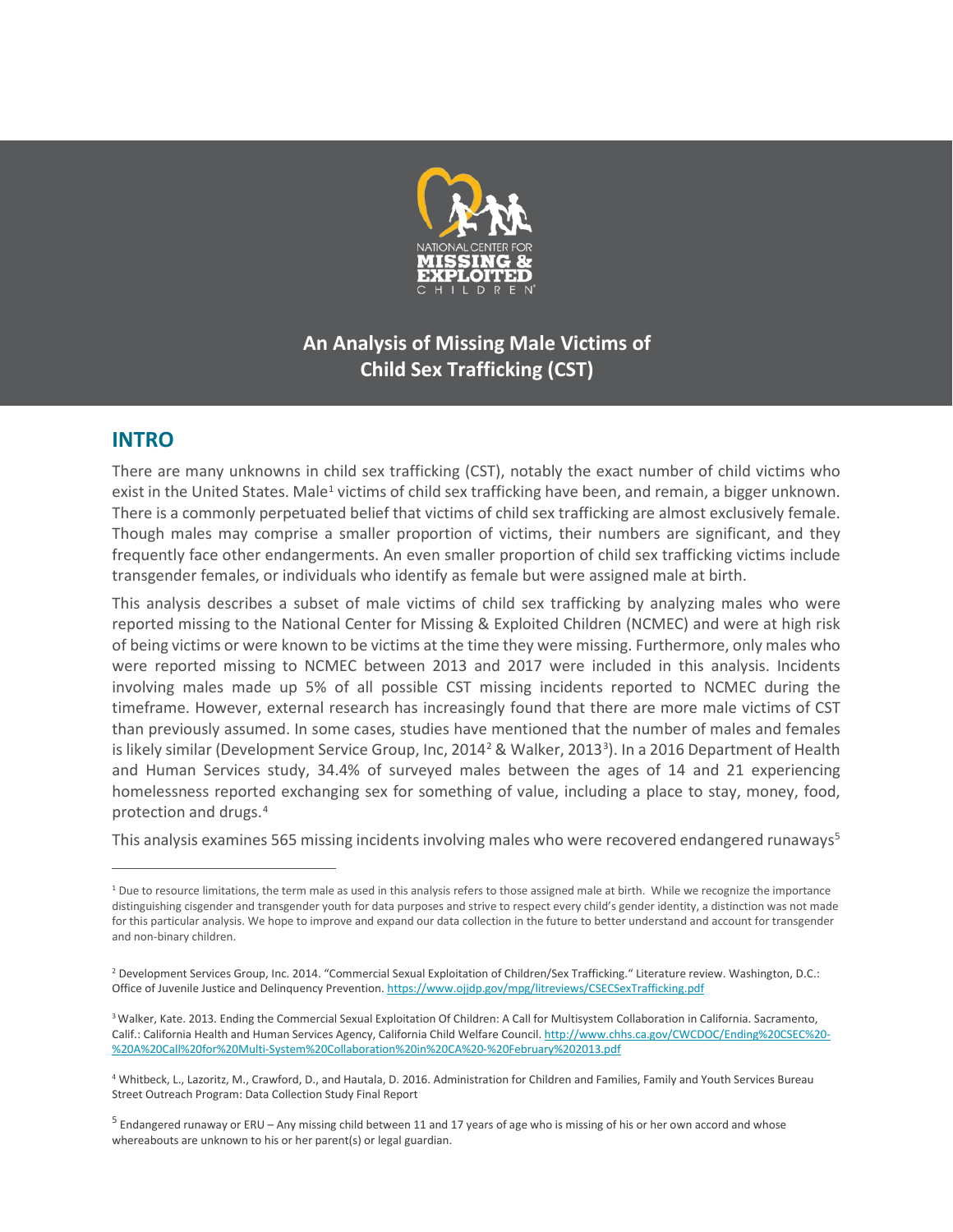and were likely victims of child sex trafficking<sup>[6](#page-1-0)</sup>. Males who did not display indicators of likely sex trafficking victimization were included in portions of this report, as a point of reference. As this report only contains information about the child's missing incidents known and reported to NCMEC, there were many aspects of the child's victimization not described. For example, it is largely unknown how the missing males in this sample of CST victims were recruited, or even if they had an identified trafficker. Regardless of whether a trafficker is identified, any child under 18 who is involved in commercial sex where sex is traded for money, food, shelter, drugs or anything of value is a child sex trafficking victim.

## **WHAT DO WE KNOW**

#### **DEMOGRAPHICS**

Half (50%) of all likely male CST victims were white. Black males comprised almost a quarter (24%) of all CST victims, and biracial males made up 14%. While white males made up the plurality of all nontrafficking males (39%), black non-trafficking males followed close behind at 31%, and Hispanic nontrafficking males at 19%.

All CST males were reported to NCMEC as endangered runaways, with their ages at the time of the missing incidents between 11 and 17, and a plurality being 17 years old. These CST victims had an average age of 15. White males tended to be older with higher proportions consisting of 17-year olds. Black males were

also older as the majority were 16 and 17 years old. Biracial males were slightly younger with the highest proportion being 15 years old. In comparison, the plurality of nontrafficking males were 16 and 17 years old with the same average age of 15. There was less variation for nontrafficking males



when looking at age and race; non-trafficking males were more often 16 and 17 years old regardless of race.

#### **THE MISSING INCIDENT**

 $\overline{a}$ 

The majority (86%) of male victims were in the care of Social Services when they ran away and

[7](#page-1-1)6% went missing from home.<sup>7</sup> Fewer non-trafficking males were in Social Services custody when they

<span id="page-1-1"></span>7Home can include a residence with a biological parent or guardian but also a foster home, group home, or other substitute care setting.

<span id="page-1-0"></span><sup>6</sup> Likely victimization through sex trafficking is determined based on information provided to NCMEC by law enforcement, the child's parent/guardian, or social worker that may include indicators, risk factors, the child's behavior, activities, and known facts. In this report, the phrase "CST victims" refers to likely CST victims.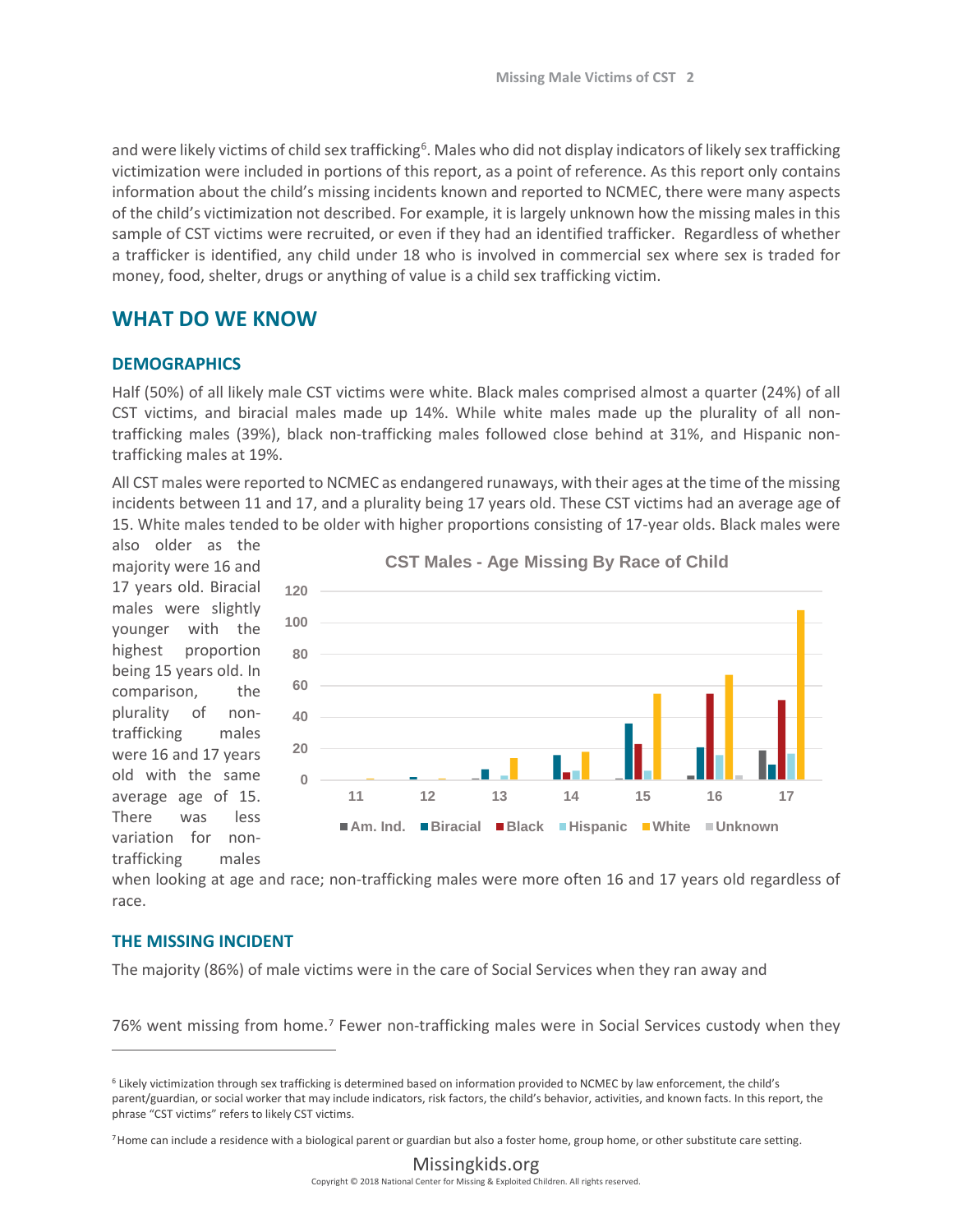went missing (77%), but like CST males, most went missing from home (75%). Of note, *the Preventing Sex Trafficking and Strengthening Families Act of 2014,* P.L. 113-183 requires states to report each missing or abducted foster child to law enforcement and to NCMEC, which could account for these relatively high percentages of reported missing foster children. An additional small percentage of CST males (5%) went missing from school. Just over half (51%) of male victims were recovered at a place of residence, and 18% were recovered while on the street. Similarly, 48% of non-trafficking males were recovered in a place of residence, and 23% were recovered while on the street.

Male victims came home on their own (46%) more often than recovery through a police investigation (39%). Most male victims were recovered in the same state from where they went missing (91%), though only 60% of CST males were recovered in the same city from where they went missing. Non-trafficking males did not differ on where they were recovered.

About half (49%) of all CST males were recovered within seven days; the longest time between missing and recovery date was almost two years. The average number of days missing was 37. These figures are nearly identical among non-trafficking males, though the average was slightly longer (41 days) and the longest time missing for a non-trafficking male was 43 years.

Out of the 565 incidents of missing male CST victims, 37% included males who had run away on at least two occasions between 2013 and 2017. By comparison, 25% of non-trafficking males had run away at least twice. One CST victim male had gone missing 29 times in the studied timeframe and on each occasion the child had run away from foster care.

#### **OTHER ENDANGERMENTS**

Children who go missing are inherently more at risk for dangers because they are not under appropriate adult supervision. Missing male victims of CST are already in unsafe situations. However, additional endangerments that are not directly related to child sex trafficking can occur simultaneously. The reported endangerments include the child carrying a weapon, using drugs and/or alcohol, being enticed online, being involved in a gang, having a mental health diagnosis, running away before, having self-harm tendencies, having other special needs, and having suicidal tendencies. Almost all (98%) CST incidents involving males had at least one of the additional endangerments listed. This compares to 87% among

non-trafficking males. The average number of reported endangerments for all incidents involving CST males was three, while two was the average number of reported endangerments for non-trafficking males.

A CST victim with a previous reported missing incident (92%) was the most common endangerment listed, and 85% of all missing incidents included at least one of the other endangerments. The second most

| <b>Endangerments</b>           | <b>CST Males</b> | <b>Non-Trafficking</b><br><b>Males</b> |
|--------------------------------|------------------|----------------------------------------|
| <b>Previous Run</b>            | 92%              | 72%                                    |
| <b>Drugs/Alcohol</b>           | 75%              | 53%                                    |
| <b>Mental Health Diagnosis</b> | 58%              | 35%                                    |
| <b>Suicidal Tendencies</b>     | 35%              | 13%                                    |
| <b>Gang Involvement</b>        | 14%              | 15%                                    |
| <b>Self-harm Tendencies</b>    | 15%              | 7%                                     |
| <b>Carrying a Weapon</b>       | 11%              | 8%                                     |
| <b>Special Needs</b>           | 6%               | 4%                                     |
| <b>Online Enticement</b>       | 2%               | 0%                                     |

commonly reported endangerment was a child using drugs and/or alcohol (75%). Excluding those two most common categories of endangerment, 67% of CST Victims had at least one of the other endangerments mentioned above. More than half of all male CST victims reportedly had a mental health diagnosis (58%). Non-trafficking males had less of each type of endangerment listed with the exception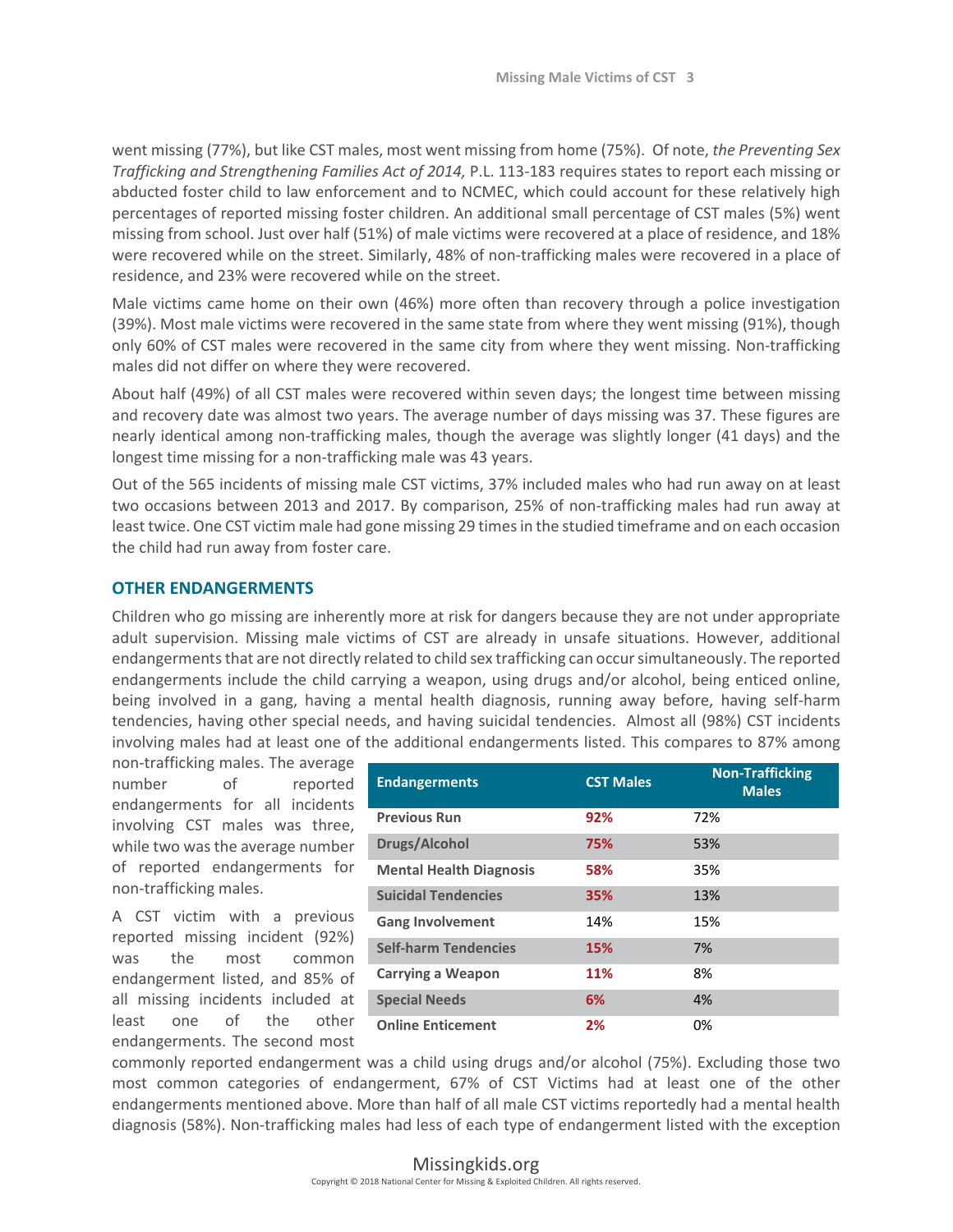of reported gang membership. Fourteen percent of male CST victims had reported gang membership compared to 15% of non-trafficking males.

### **TRANSGENDER FEMALES**

Twenty-one percent of all missing incidents involving male CST victims included transgender females victims of CST who identified as female but were assigned male at birth. It is unknown how many total transgender female victims exist in the United States as there is no consensus among studies and service providers.

Among transgender females reported to NCMEC, black children were the most prevalent at 58% with white children following at 17%, and both biracial and Hispanic children at 11%, respectively. This is unique in the dataset, as higher proportions of the victim children were white. Comparable to the overall data, biracial transgender females tended to be younger than other racial groups at 15, while black children were more often 16 years old, and the last three groups, American Indian, Hispanic, and white more often 17 years old.

Almost all transgender female CST victims were missing from care (91%) and tended to return home on their own (60%). This compares to 42% of cisgender<sup>[8](#page-3-0)</sup> male CST victims coming home on their own. Ninetyfive percent of transgender females were recovered in the same state from which they went missing, while 90% of cisgender males were recovered in the same state. The difference between both groups being recovered in the same city was slightly larger. A higher proportion of transgender females were recovered in the same city (68%), whereas 58% of cisgender males were recovered in the same city. Slightly more transgender females were recovered within a week (53%), while 47% of cisgender males were recovered within a week. Out of all missing incidents that included a transgender female, 32% were reported missing at least two times between 2013 and 2017. Thirty-seven percent of cisgender males had more than one missing incident reported during the same time period.

Transgender CST females had fewer other reported endangerments than cisgender CST males. On average, transgender females had two reported endangerments compared to three reported endangerments for cisgender males. For most endangerments, cisgender males had higher proportions of each endangerment except for drug and/or alcohol use (both were at 75%), previously

| <b>Endangerments</b>           | <b>Transgender</b><br><b>Females</b> | <b>Cisgender Males</b> |
|--------------------------------|--------------------------------------|------------------------|
| <b>Previous Run</b>            | 95%                                  | 91%                    |
| Drugs/Alcohol                  | 75%                                  | 75%                    |
| <b>Mental Health Diagnosis</b> | 51%                                  | 59%                    |
| <b>Suicidal Tendencies</b>     | 19%                                  | 39%                    |
| <b>Gang Involvement</b>        | 0%                                   | 18%                    |
| <b>Self-harm Tendencies</b>    | 13%                                  | 15%                    |
| <b>Carrying a Weapon</b>       | 1%                                   | 14%                    |
| <b>Special Needs</b>           | 3%                                   | 6%                     |
| <b>Online Enticement</b>       | 3%                                   | 2%                     |

running away (transgender females, 95% and cisgender males, 91%), and online enticement (transgender females, 3% and cisgender males, 2%).

## **CHARACTERISTICS OF CST**

 $\overline{a}$ 

When a child is reported missing to NCMEC, any known information that can aid in recovering the child becomes part of the child's case. However, the reporting person may not know the exact details that led

<span id="page-3-0"></span><sup>&</sup>lt;sup>8</sup> Cisgender males are children who were reported as males and were not known to identify as female.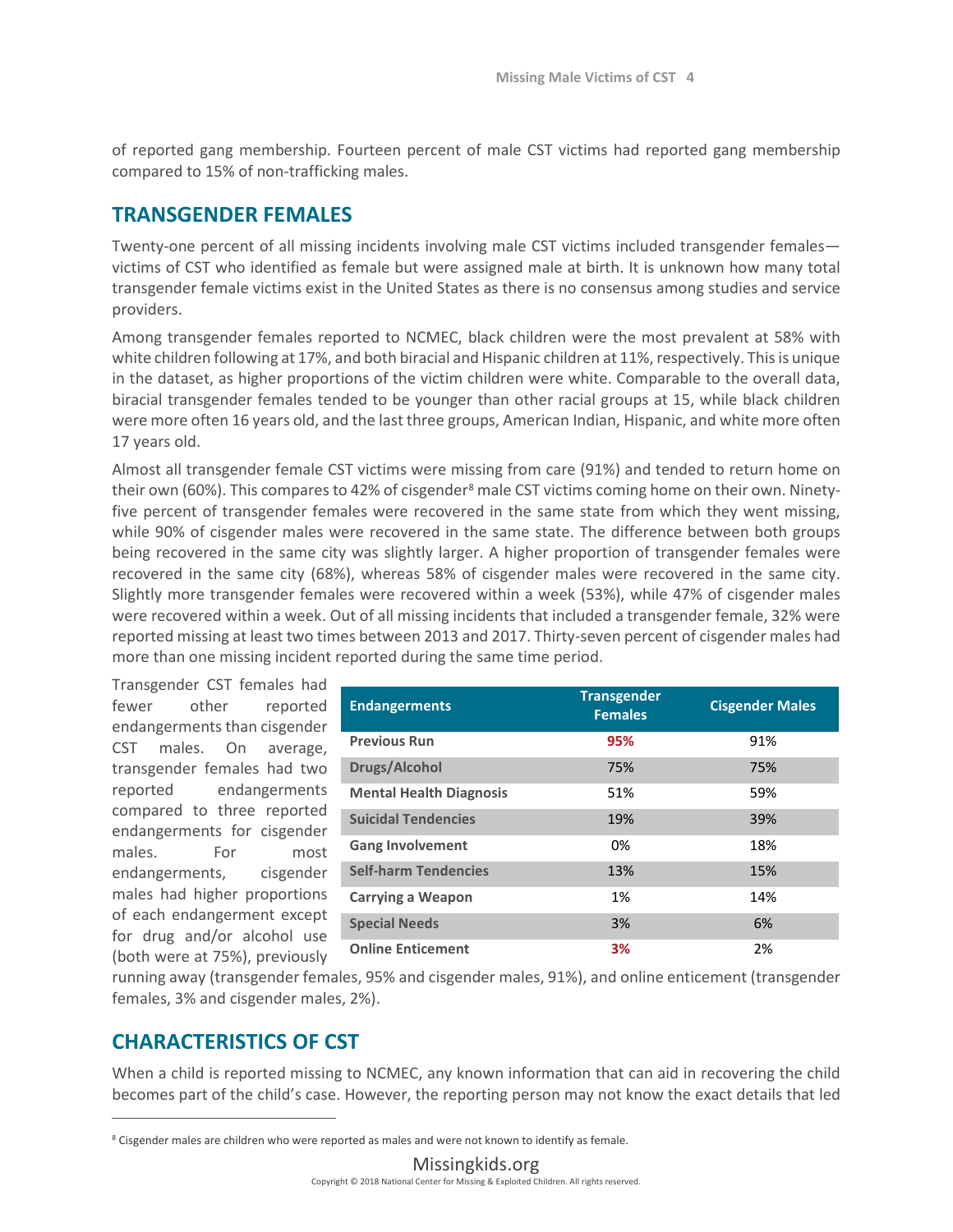to the child going missing or what happened to the child while he was missing. In addition, when the child is recovered, he may not disclose any victimization or provide exhaustive information. As a result, there are often many details of the children's likely CST victimization that remain unknown, and there may be many missing children reported that were actually CST victims but whose victimization was never identified.

Out of 565 missing incidents of male victims of CST, only one incident included information about how the child was recruited. In that case, the child was recruited in person by his family's pastor, who became the child's trafficker. Similarly, there were a small number of reports which included information about whether the child had a trafficker. Only five males who were involved in 10 missing incidents, were reported as having a trafficker. Four of those incidents included males who were arrested with their trafficker. In 16 cases involving 14 males, the child specifically indicated that he did not have a trafficker. Two males in five incidents were being trafficked by a member of the child's family.

Twenty-two (4%) CST missing incidents included males who were in an advertisement posted online, soliciting buyers for sexual acts. Some male victims were in advertisements posted on multiple websites daily, such as social media, dating, and escort websites. Fourteen of the 22 missing incidents included a



transgender female. It was reported that in 10% of all incidents the male was trading sex for things of value other than money, such as drugs, shelter, electronics, etc. In 15% of all cases, the child's caregiver reported the child gaining new possessions

without explanation or from an unknown source. When it was known, money (29%) was the most common item, followed by clothing and accessory type items (22%), and cell phones (15%).

Children may have experiences in their pasts that increase their vulnerability to being targeted and victimized through sex trafficking. Seven percent of all males were known to have been CST victims during a past run. Of all transgender females, 24% were known to have been a previous CST victim. In some cases, it was not known if the child had been a CST victim, however the child's behavior or characteristics were similar to those of known victims. Half (50%) of all males had indicators they may have been victims of CST in a past missing incident, while a slightly higher proportion of transgender females (58%) had such indicators in a past run. Twelve percent of cisgender male CST victims had a history of sexual abuse compared to 8% of transgender female CST victims who had a history of sexual abuse. The majority of all male victims of CST did not have a history of being thrown out or being homeless; only 1% had such a history that was reported to NCMEC.

### **CONCLUSION**

An analysis of the victimization of males in child sex trafficking is challenged by a number of factors, but also yields several interesting data points. We may not know the exact number of male victims of child